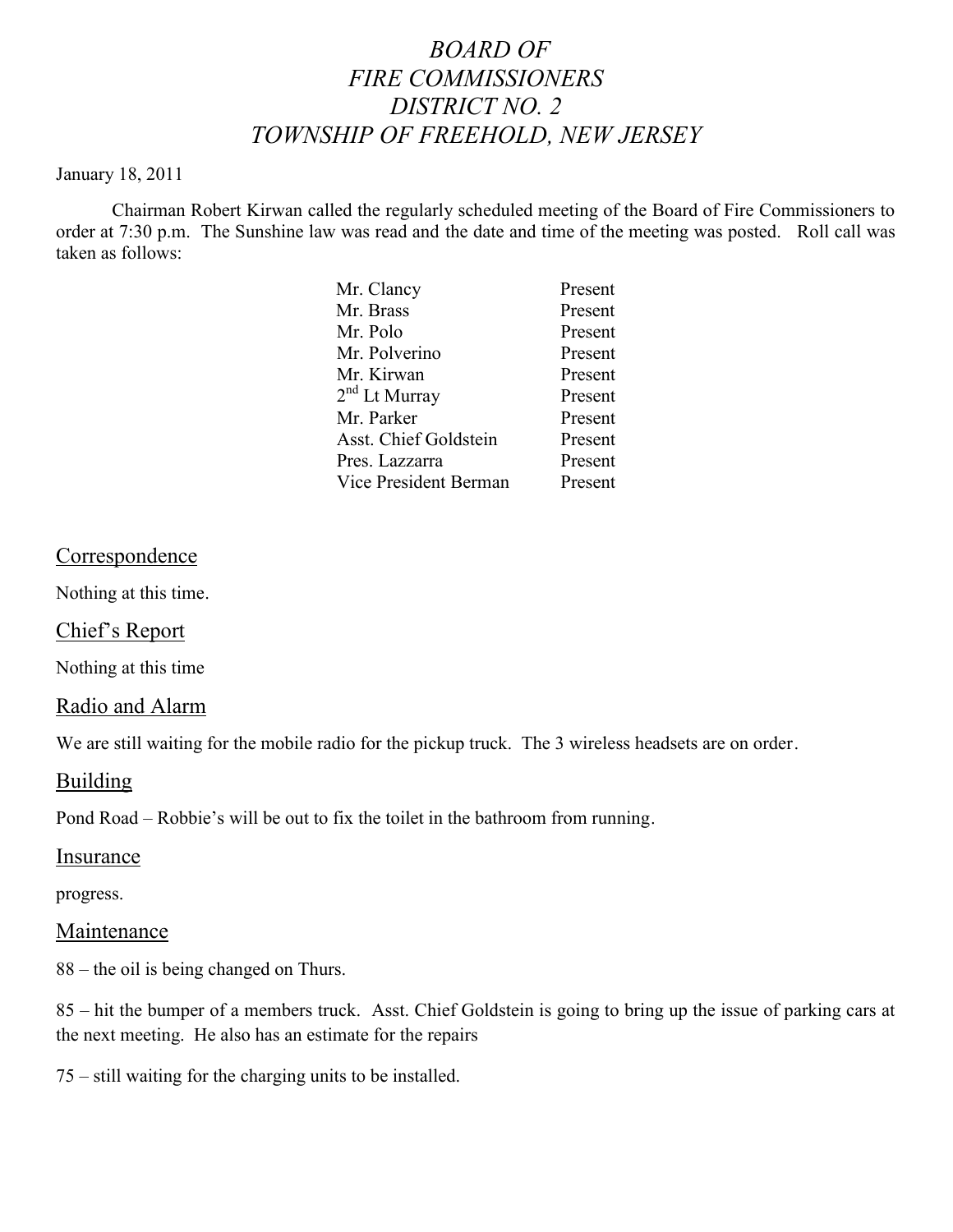# New Business

Mr. Brass reviewed the truck bids with the board the Chevy is \$30,000 and can be available in 2 months and the Ford is \$27,000 and can be available in 4 months both trucks are very similar to the truck that we already have. Mr. Parker will speak to the representative from ford and have him come to the February meeting.

### Old Business

Mr. Parker reviewed the possible outcomes of the Kelsey litigation to make sure what their intentions are in the settlement of this case. If an offer is made for a settlement he will call the commissioners before accepting the offer.

# Treasurer's Report

| Freehold Savings Bank        |                                          |                |
|------------------------------|------------------------------------------|----------------|
| Checking                     |                                          | 7,961.41       |
|                              | Money Market                             | 809,432.30     |
|                              | CD                                       | 773,005.31     |
| Total assets:                |                                          | \$1,590,399.08 |
| <b>Accounts Payable 2010</b> |                                          |                |
| 7773                         | NJ Natural Gas                           | \$2070.75      |
| 7774                         | Verizon Wireless                         | 737.48         |
| 7775                         | JCP & L                                  | 688.93         |
| 7776                         | Motorola                                 | 7,126.00       |
| 7777                         | Verizon                                  | 457.78         |
| 7778                         | Cablevision                              | 224.70         |
| 7779                         | NJ Fire $&$ Equip                        | 1,292.00       |
| 7780                         | Fire & Safety                            | 1,617.66       |
| 7781                         | Amer. Uniform & Supply                   | 899.50         |
| 7782                         | Twp of Freehold                          | 1,545.00       |
| 7783                         | E. Freehold Fire Co.                     | 109.08         |
| 7784                         | <b>Family Practice</b>                   | 160.00         |
| 7785                         | Especially for You                       | 129.99         |
| 7786                         | NJ Fire & Equip                          | 6,238.42       |
| 7787                         | Twp of Freehold                          | 2,292.39       |
| 7795                         | Roux Assoc.                              | 3,413.86       |
| 7796                         | NJ Fire & Equip                          | 7,003.40       |
| 7797                         | Norkus Enterprises                       | 323.81         |
| 7798                         | Buchanan, Ingersol & Rooney (Litigation) | 1,268.01       |
| <b>Total Bills</b>           |                                          | \$37,598.76    |

### January Bills 2011

| 7788 | <b>ID</b> Ville | 229.12    |
|------|-----------------|-----------|
| 7789 | Fire & Safety   | 17,699.24 |
| 7790 | Marlboro Twp.   | 20.26     |
| 7791 | Evan Berman     | 155.09    |
| 7792 | Sorrento's Subs | 116.90    |